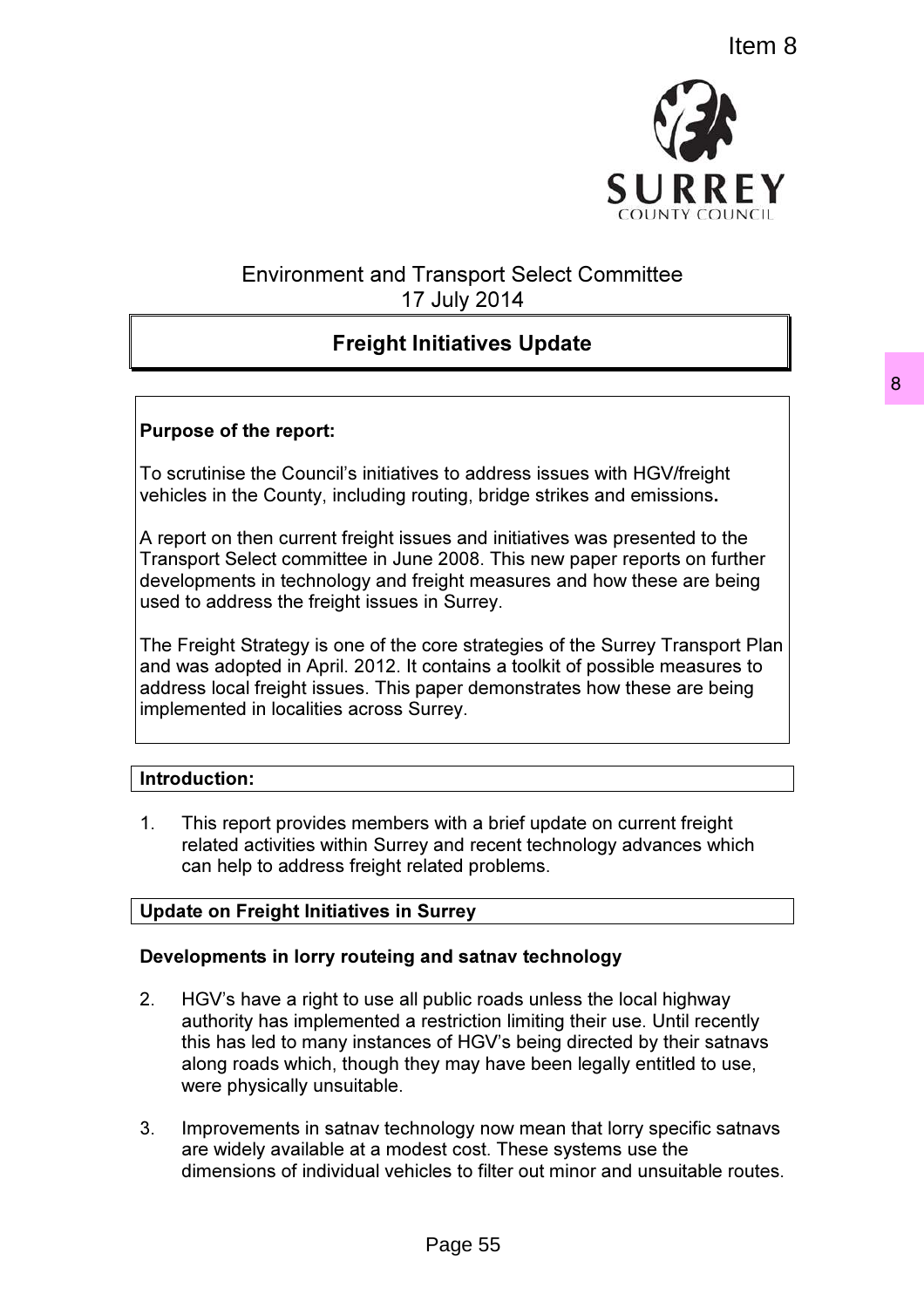However, anomalies in the mapping data still occur and not all lorry drivers use up to date systems.

- 4. Recent developments in the management of satnav mapping mean that most satnav systems throughout the world now use mapping provided by either Tom Tom or Nokia. Both companies have simple map error reporting systems on their websites and they actively encourage members of the public to report mapping errors.
- 5. These reporting facilities are now being used to report and correct mapping or routeing errors in Surrey. As drivers become more are more reliant on these systems for navigation, and systems become more sophisticated, greater local mapping accuracy through correcting local errors and reporting changes to the road network will over time reduce disruption from inappropriate use.
- 6. ANNEX A shows instructions for reporting mapping errors to Tom Tom and Nokia. The reverse shows a map routeing correction report made to Tom Tom following complaints from residents in Long Hill, Woldingham.
- 7. The reporting system will also be used to report changes in the road network brought about through improvement schemes or the implementation of Traffic Regulation Orders.
- 8. Discussions have taken place between Surrey County Council and the satnav mapping companies to develop a more direct system of reporting more comprehensive routeing preferences and problems in Surrey.

## Goods Vehicle Journey Planner

9. A goods vehicle journey planner was developed for use in London during the 2012 Olympic Games. This route planner is now being offered for widespread use across the UK and is being used by some south east highway authorities. It uses existing height, weight and width restriction data to plan the most appropriate route for the goods vehicle dimensions entered. Its use could help to prevent bridge strikes. Its suitability for use in Surrey is currently being investigated.

# London Low Emission Zone (LEZ)

- 10. The London Low Emission Zone has been in operation since 2008. A phased introduction of an increasingly stringent regime until 2012 has achieved the aim of reducing vehicle emissions from diesel powered goods vehicles.
- 11. The LEZ has generally provided a positive impact on air quality within Surrey as most operators in the south east have either replaced or adapted their goods vehicle fleets to meet the London LEZ requirements.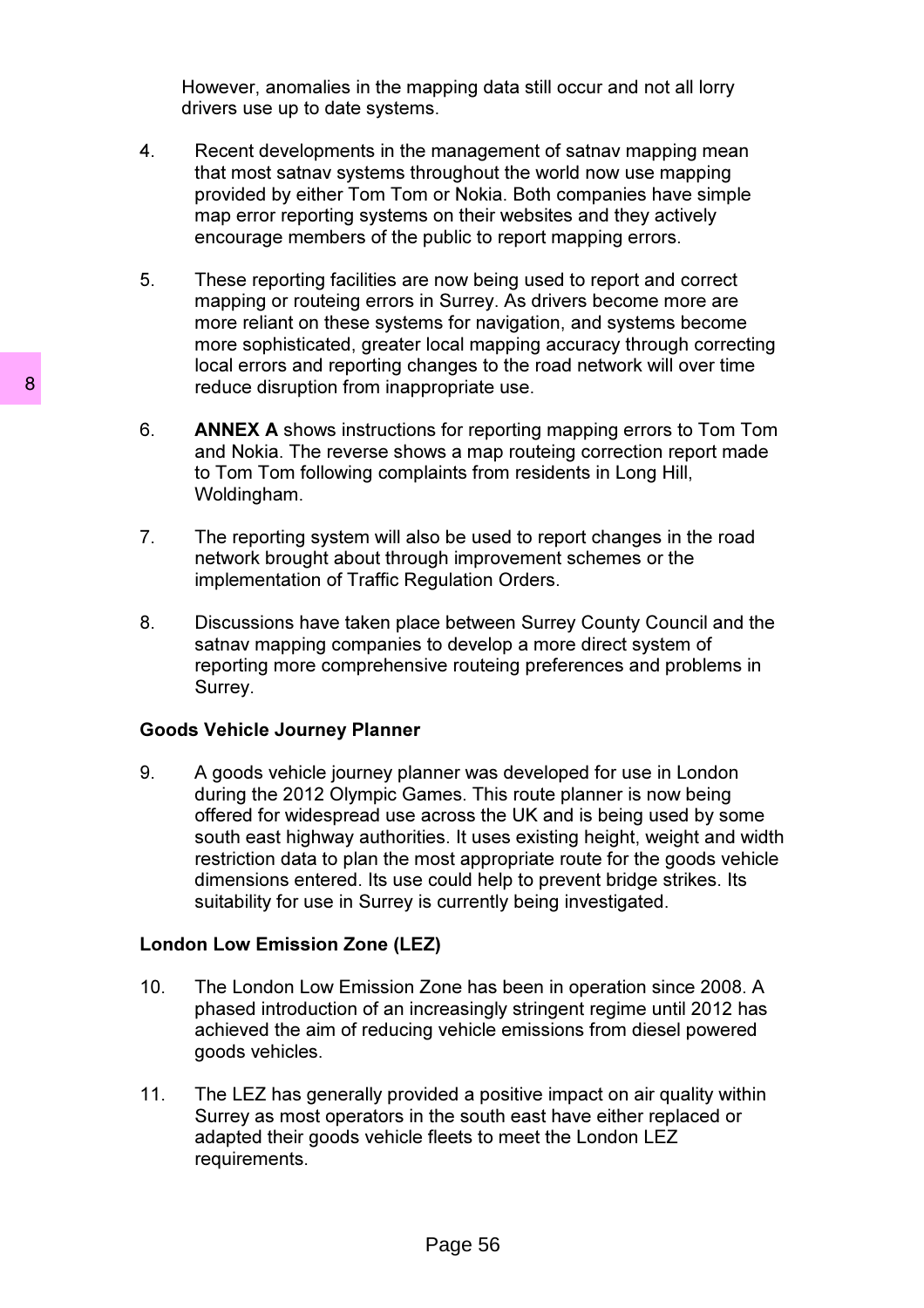12. There have been occasional incidents where non compliant vehicles have diverted back onto Surrey roads. Discussions with Transport for London indicate that they have no plans to alter the zone boundaries the future. Regardless of the London LEZ, continuing improvements in goods vehicle engine technology will result in cleaner engines and less emissions in the future as goods vehicle fleets are updated.

# Tandridge Freight Review

- 13. A review of freight activity across the whole of the Tandridge District area has recently been carried out. The review involved discussions with all parish councils across the districts and has result in local measures being included within the emerging Tandridge Transport Strategy and forward programme.
- 14. A key output from the Tandridge freight Review is the satnav error reporting system shown at ANNEX A. This process has been used to report and correct mapping errors across Tandridge and others areas of Surrey.

# Nuisance HGV parking in residential areas

- 15. Under the terms of their Vehicle Operators License UK operators must keep their vehicles at a nominated operating centre overnight when not in use. Frequent transgressors who park in residential area are first made aware of their obligations and asked to move. Ultimately they can be reported to the Traffic Commissioner who can revoke their licence.
- 16. Some large vehicles, such as large motorway recovery vehicles, are exempt from these regulations but can cause considerable disruption if operated from residential areas.
- 17. A recent incident of a 26 tonne recovery truck operating from a quiet residential street in Ewell was resolved by writing directly to the company chief executive.

# Foreign Goods Vehicles to pay HGV Road User Levy in UK

- 18. The UK Government introduced the HGV road user levy in April 2014 to create a level playing field for HGV operators across Europe.
- 19. UK operators pay tolls and levies when delivering goods abroad but until now foreign operators did not pay to use UK roads. Now foreign operators must pay the levy before driving in the UK. UK operators will pay the new levy at the same time as their vehicle excise duty but the system is structured so that the total payment will be cost neutral for the majority of UK operators.

# Current progress on the Motorway Network M25 and M3 Roadworks

20. Some problems on local roads occur because HGV's and other vehicles divert onto local roads to avoid congestion or incidents on the motorway network.